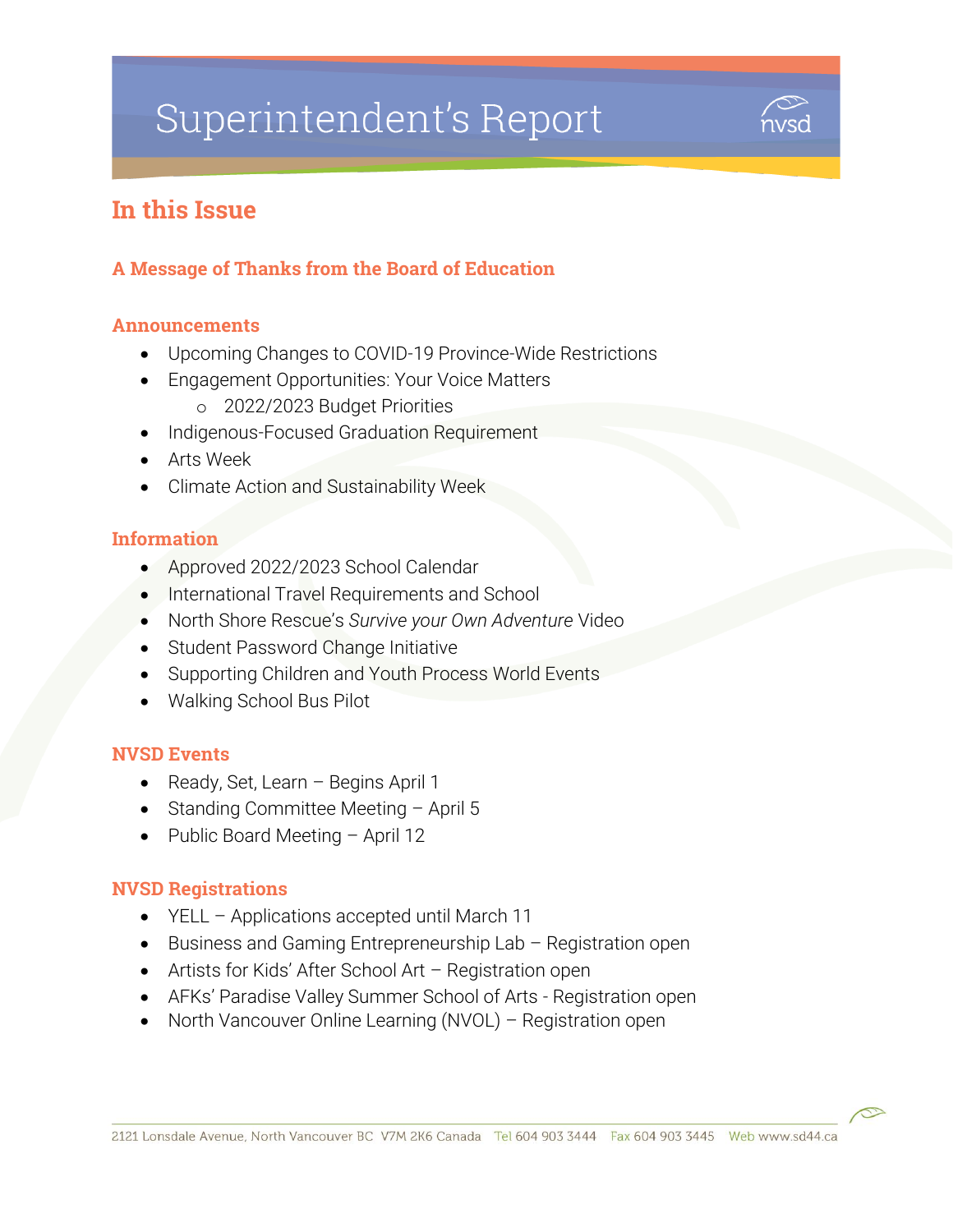

#### Community Initiatives

Community Dialogues: Emergence, Adaptation and Resilience

#### Good News Stories from the NVSD

\*\*\*\*\*\*

# A Message of Thanks from the Board of Education

Each year, the North Vancouver Board of Education takes time to reflect and acknowledge the countless number of people and organizations who contribute to the North Vancouver School District being a great place to learn, share, and grow.

The North Vancouver Board of Education is honoured to share with you a short [video-](https://vimeo.com/683951605)-a thank you--to acknowledge the wonderful support the school district has received this past year from teachers and staff; families and Parent Advisory Councils; education partner groups; Indigenous rights holders, Skwxwú7mesh Nation and Tsleil-Waututh Nation; provincial and municipal leaders and staff; business owners and external organizations; community members at large; and, of course, students.

The video also complements the annual [Community Report,](https://my44.sd44.ca/group/sym5a11/Lists/SharedDocuments/REV-NVSD_Community_Report-2022/index.aspx#page=1) which was distributed via the North Shore News to residents across the North Shore yesterday. The Community Report is yet another way in which we can share and celebrate with our community the progress the North Vancouver School District is making in pursuit of our vision to provide world-class instruction and a rich diversity of engaging programs to inspire success for every student and bring communities together.

We hope you recognize how much the North Vancouver School District community has achieved in providing learning environments where we can all learn, share, grow, and thrive together.

With thanks,

North Vancouver Board of Education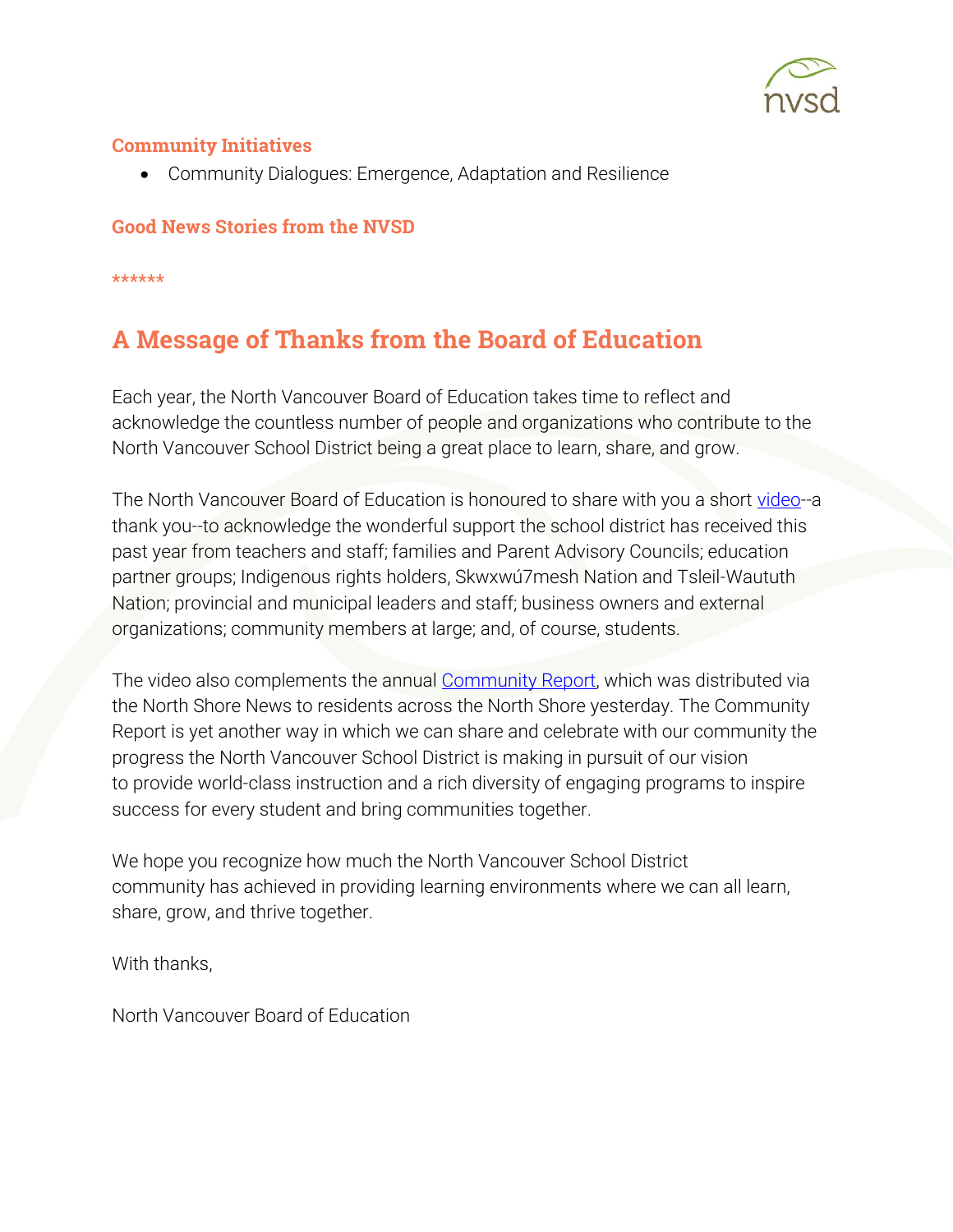

# Announcements

## Upcoming Changes to COVID-19 Province-Wide Restrictions

As shared by Provincial Health Officer Dr. Bonnie Henry on Thursday, March 10, when K-12 schools return from Spring Break, which for the North Vancouver School District is on Monday, March 28, **masks will no longer be required for students, staff and visitors**. The decision to wear a mask or face covering is a personal choice for everyone, and one that should be supported and treated with respect.

For more information on additional upcoming changes to province-wide restrictions, click [HERE.](https://www2.gov.bc.ca/gov/content/covid-19/info/restrictions#changes) For information specific to K-12 schools, click [HERE.](https://www2.gov.bc.ca/gov/content/education-training/k-12/covid-19-safe-schools)

# Engagement Opportunities – Your Voice Matters

#### **2022/2023 Budget Priorities**

Each year, the school district undertakes a public consultation process for input on budget priorities. School district stakeholders are invited and encouraged to provide their input on budget priorities that align with and support the school district's vision, values and strategic goals. Click **HERE** for more information.

Feedback can be provided:

- Online through an anonymous and confidential **survey** until March 15, 2022.
- By email to **budgetcomments@sd44.ca** until March 15, 2022.
- By traditional mail addressed to: Secretary Treasurer, 2121 Lonsdale Avenue, North Vancouver, BC, V7M 2K6. Feedback must be received by March 15, 2022.
- Virtually through Microsoft Teams during the Public Standing Committee meeting scheduled for [April 5, 2022 at 7 p.m.](https://www.sd44.ca/Board/Meetings/Pages/default.aspx#/=)

Thank you for taking the time to share your feedback.

## Indigenous-Focused Graduation Requirement

The Ministry of Education, in collaboration with the First Nations Education Steering Committee, recently announced that as part of the Province's commitments to truth, reconciliation, and anti-racism, the Ministry of Education is implementing an Indigenousfocused graduation requirement for all students. This is an important policy decision in the education sector on truth and reconciliation that is inclusive of all students and shows the importance of the work and learning for each student in their future to be an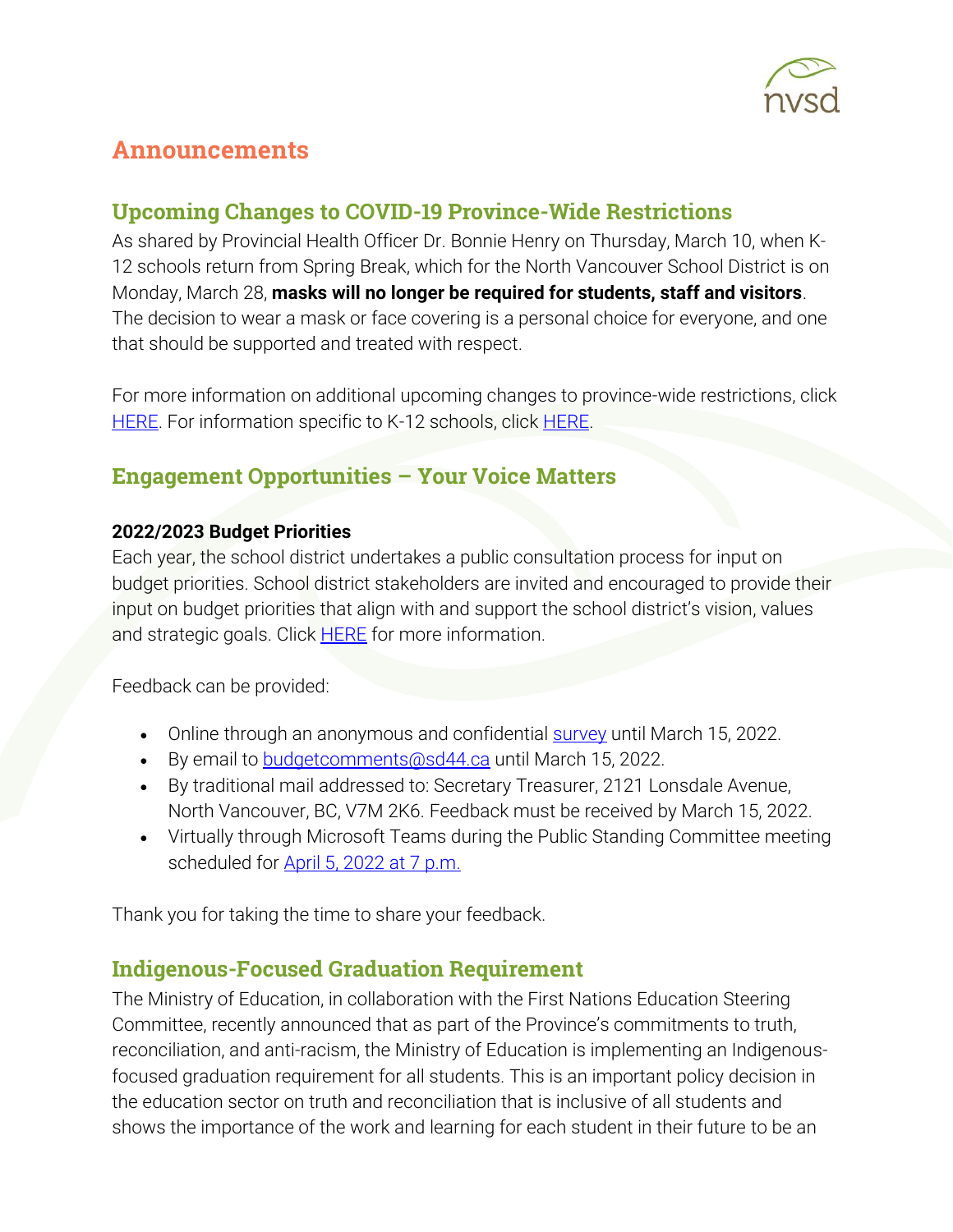

educated citizen. Implementation of the new requirement is expected to involve a phased-in approach that would come into full effect in the 2023/2024 school year. Read the full media release [HERE.](https://news.gov.bc.ca/releases/2022EDUC0007-000297)

The Ministry of Education has launched an online public engagement process to gather feedback on the proposed model for the new graduation requirement. Click **HERE** to access the online engagement opportunity.

#### Arts Week

The school district will be hosting Arts Week from April 4-8, to celebrate the Arts from K-12, and to offer a connection to our community and to each other. Arts Week will feature student performances, alongside conversations with educators and artists, within each of the Arts' disciplines. Arts Week has traditionally been an in-person event for students and staff. This year, with the move to an online format, access to performances and conversations will be via secure links hosted on the school district website, allowing for students and staff to celebrate what the Arts look like in all forms, from all schools and from our community. More information will be provided in the coming weeks.

#### Climate Action and Sustainability Week

From April 11 – 14, students and staff from across the school district will be taking part in the NVSD's first annual Climate Action and Sustainability Week.

In partnership with Ocean Wise and other community organizations, the school district is excited to offer students and staff a variety of learning activities, opportunities and resources that provide climate action education and champion sustainability. Events include:

- Monday, April 11: Virtual Kickoff Event.
- Tuesday, April 12: Take Action Art Contest
- Wednesday, April 13: BeAware Fair
- Thursday, April 14: Shoreline and Community Cleanup

We look forward to sharing with the community highlights from the week.

# **Information**

## Approved 2022/2023 School Calendar

The Board of Education approved the 2022/2023 School Calendar at the Public Board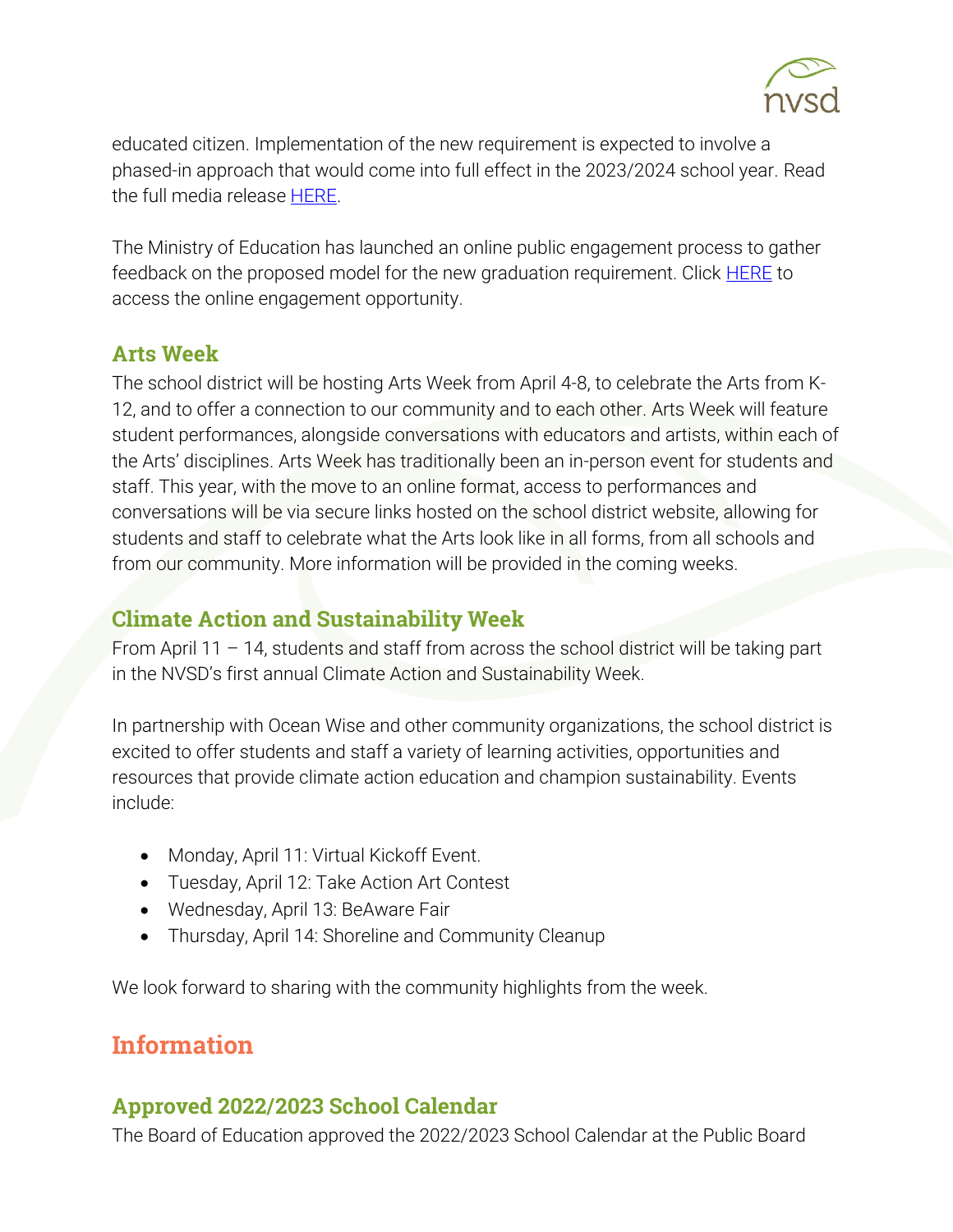

Meeting held on Tuesday, March 8. The Approved School Calendar confirms the start/end, holiday dates, Curriculum Implementation Day and Staff Collaboration dates for the next school year. These dates remain as indicated in the Proposed School Calendar that was made available for public comment in February.

Pro D dates have not yet been confirmed; dates on the current calendar documents are "placeholder" or "example" dates at this time. North Vancouver Teachers' Association/NVTA (3) and school-based Staff Committee (2) selection of the 2022/2023 Pro D dates will be confirmed in May, and a final calendar will be published then. For more information on the 2022/2023 School Calendar, please visit the [District Calendar](https://www.sd44.ca/District/DistrictCalendar/Pages/default.aspx#/=) web page.

#### International Travel Requirements and School

Vancouver Coastal Health's Rapid Response Team (RRT) has updated its International Travel and School resource to reflect changes to the Federal Government's Travel Health [Notice.](https://travel.gc.ca/travelling/health-safety/travel-health-notices/226)

The RRT's [International Travel and School](https://www.sd44.ca/COVID-19/Documents/International%20Travel%20and%20School_RRT%20Feb%202022.pdf) info sheet provides the following clarity for travel and return to school: *Children under 12 years old, travelling with fully vaccinated adults, will continue to be exempt from quarantine, without any prescribed conditions limiting their activities. This means, for example, they no longer need to wait 14 days before attending school, camp or daycare*.

The school district's [COVID-19: Information and Resources](https://www.sd44.ca/COVID-19/Pages/default.aspx#/=) web page has been updated to reflect this update.

#### North Shore Rescue's Survive your Own Adventure Video

With Spring Break next week, bringing with it opportunities to explore our beautiful outdoors, the NVSD would like to remind you North Shore Rescue has created a *[Survive Your Own Adventure](https://www.northshorerescue.com/education/interactive-video/)* online, interactive video, designed to educate people about making good choices while enjoying the outdoors.

Please take some time with your family to go through the different scenarios and learn how you can make the time you spend exploring the North Shore's many trails, safe, enjoyable and memorable. The video is also available on our [Outdoor Safety](https://www.sd44.ca/District/SafeCaringSchools/OutdoorSafety/Pages/default.aspx) web page.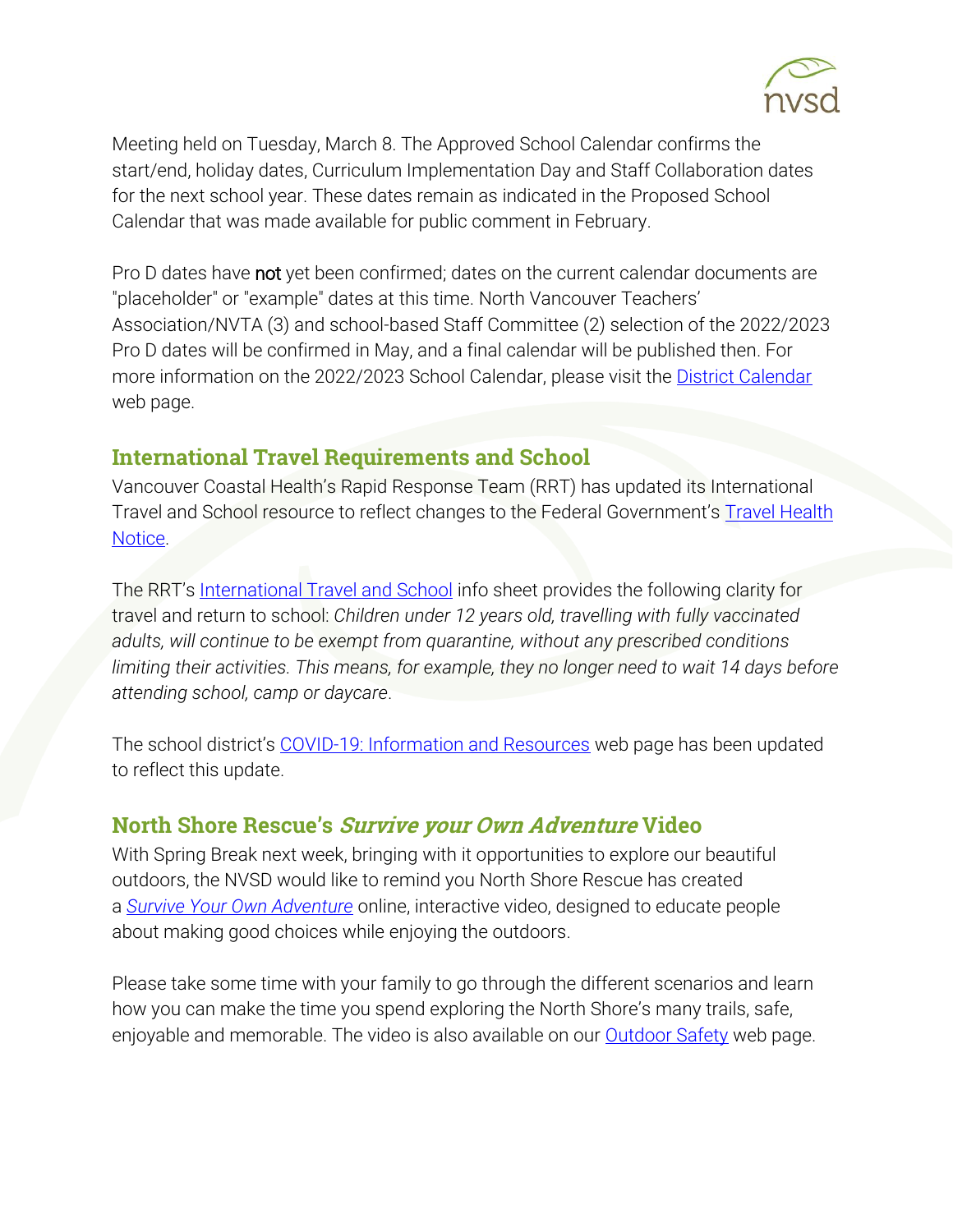

## Student Password Change Initiative

The regular resetting of passwords is standard industry practice and one way to ensure the integrity and security of not only student and staff personal information but also North Vancouver School District technology systems.

The school district has recently initiated a mandatory password change initiative for staff. For students, the initiative will begin in April. For now, we wanted to bring this initiative to your attention. More information, including instructions and support documents, will be made available to families in the next issue of the Superintendent's Report, which will be issued the week of March 28.

## Supporting Children and Youth Process World Events

Jeremy Church, District Principal, Safe and Healthy Schools, recently spoke with the North Shore News and shared practical suggestions on how families could talk to their children about difficult topics, including how to process world events. Click **HERE** to read the full article.

As a reminder, resources to help children, teens and families respond to stressful events, along with many others, are always available through our **Social Emotional Learning and** [Mental Health](https://www.sd44.ca/sites/SEL/Parents/Pages/default.aspx#/=) website.

## Walking School Bus Pilot

Congratulations to Larson, Queen Mary Community, Queensbury, Ridgeway, and Westview Elementary schools for piloting the Walking School Bus program this school year. This new initiative, led by TransLink, the City of North Vancouver, City of Vancouver and the Dedicated Action for School Health (DASH), brings groups of students from the same school together to walk under the supervision of designated leaders. Groups walk along predetermined routes each school day with planned stops to pick up or drop off students, like a conventional school bus would.

Click **HERE** to read more about the Walking School Bus program. Families or school administrators who would like to get involved with the program should reach out to DASH by emailing [info@dashbc.ca.](mailto:info@dashbc.ca)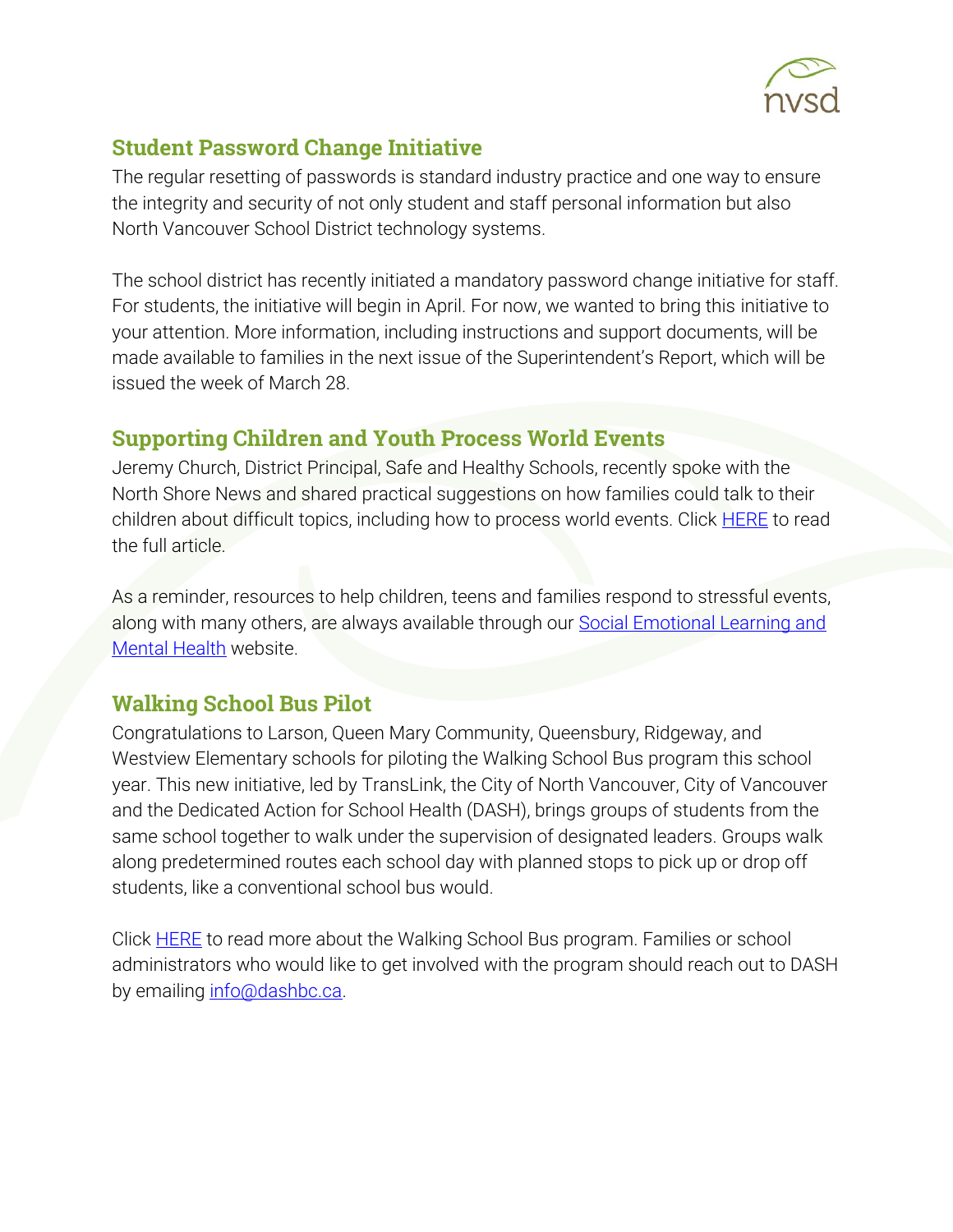

# **NVSD Events**

#### **Ready, Set, Learn – Begins April 1**

Ready, Set, Learn is an initiative aimed at encouraging and supporting children's early language and literacy skills. Intended for families and their 3-to 5-year-old children, Ready, Set, Learn events support preschool-aged children prepare for their eventual transition to Kindergarten and help foster positive connections among families, schools and early learning community partners.

Ready, Set, Learn events are free to attend. Events begin April 1 and run until May 13. Visit our [Ready, Set, Learn](https://www.sd44.ca/ProgramsServices/earlylearning/readysetlearn/Pages/default.aspx#/=) web page for more information, including a full event listing.

#### Standing Committee Meeting – April 5

The next Board of Education Standing Committee Meeting takes place *in person* on Tuesday, April 5 at 7 p.m. Visit our [Meetings & Minutes](https://www.sd44.ca/Board/Meetings/Pages/default.aspx#/=) page for information on COVID-19 procedures for attending meetings in person, how you can provide input, and to review the complete agenda (available on the Thursday afternoon preceding the public meeting).

#### **Public Board Meeting – April 12**

The next Board of Education Public Board Meeting takes place *in person* on Tuesday, April 12 at 6:30 p.m. Visit our [Meetings & Minutes](https://www.sd44.ca/Board/Meetings/Pages/default.aspx#/=) page for information on COVID-19 procedures for attending meetings in person, how you can provide input, and to review the complete agenda (available on the Thursday afternoon preceding the public meeting).

# NVSD Registrations

## YELL – Applications accepted until March 11

The [Young Entrepreneurship and Leadership Launchpad \(YELL\)](https://www.sd44.ca/ProgramsServices/careereducation/School-Based%20Career%20Programs/Pages/default.aspx#/=) provides Grade 11 and 12 students with a thorough understanding of how to apply entrepreneurial thinking to future studies, launching a business or entering the workforce. Students earn course credits toward graduation while working with teachers, business and community leaders and a mentor to design a student-led business concept. YELL is offered at Sutherland Secondary School and Handsworth Secondary School. Click **HERE** for more information.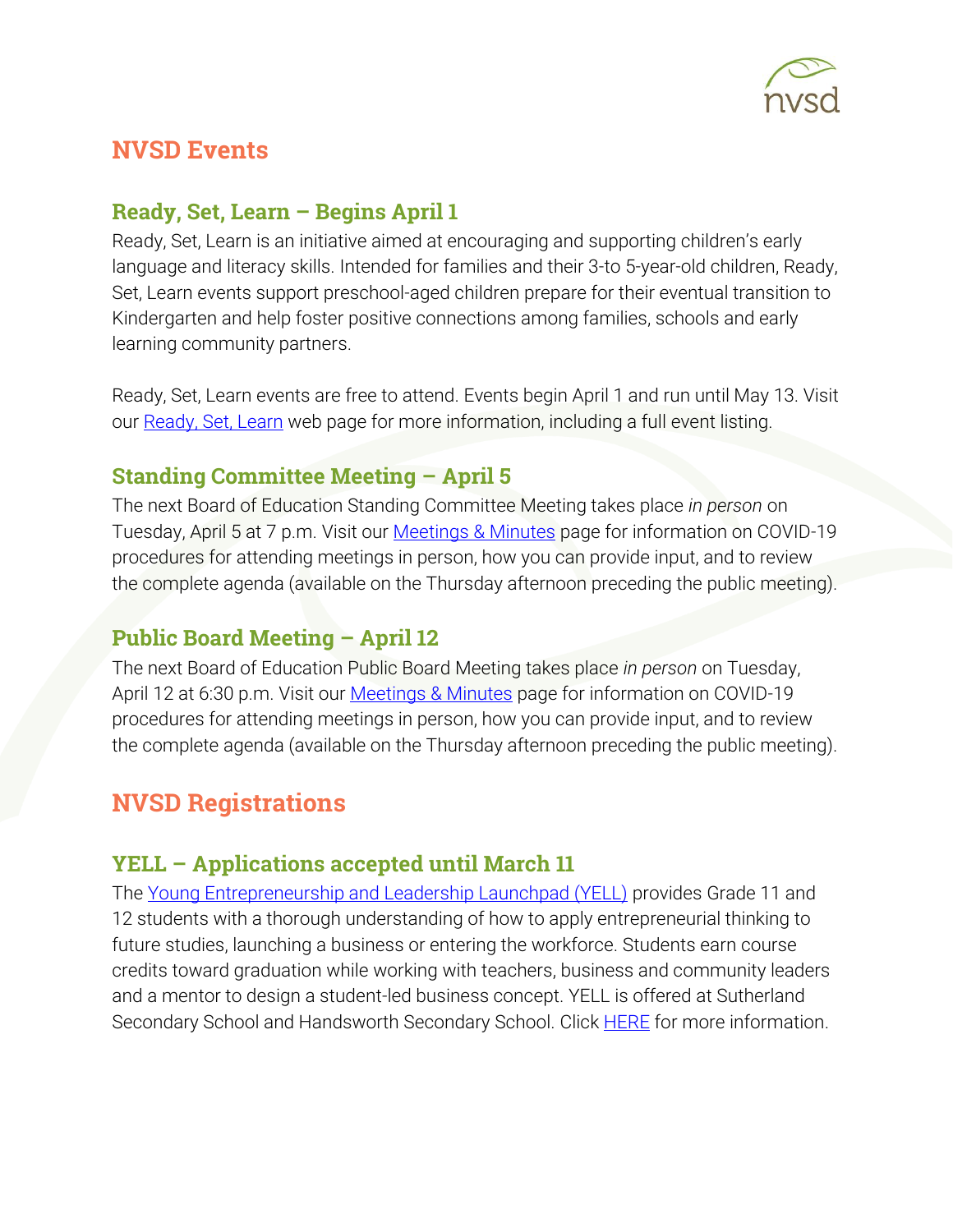

#### Business and Gaming Entrepreneurship Lab – Registration open

While space is limited, there is still time for secondary students to enrol in the school district's newest Academy, which will be offered to students in Grades 10-12 in the 2022/2023 school year.

The Business and Gaming Entrepreneurship Lab (Academy) will introduce students to the dynamic, global esports and gaming industry, which continues to attract new audiences and develop innovative new business models. Through a combination of in-class and experiential learning activities, students gain and learn how to apply their newly acquired foundational business knowledge to the esports and gaming industry. Coursework includes marketing, analytics, tournament and league management, special event management, accounting and communications. For more information, please visit the [Business of Gaming](https://www.sd44.ca/ProgramsServices/Academies/Gaming/Pages/default.aspx#/=) web page or email [academies@sd44.ca.](mailto:academies@sd44.ca)

# Artists for Kids' After School Art – Registration open

Taught by art specialist teachers and assisted by secondary art students, AFK's After School Art classes provide students the opportunity to further their artistic ability and foster positive attitudes towards the visual arts. Registration for spring 2022 classes is now open. Visit the Artists for Kids' [website](https://www.sd44.ca/school/artistsforkids/learn/afterschoolart/Pages/default.aspx#/=) for more information and to register.

## AFKs' Paradise Valley Summer School of Arts - Registration open

Young artists ages 8-14 will explore their surroundings with artist Annie Canto in the beautiful setting of Paradise Valley. This overnight camp combines outdoor studio adventures, in-depth instruction in collage, drawing and painting, as well as daily recreational activities such as canoeing, hiking, archery and campfire singalongs. Students are taught by B.C. certified art specialist teachers and mentored by an acclaimed Canadian artist. Visit the Artists for Kids' [website](https://www.sd44.ca/school/artistsforkids/learn/paradisevalleysummervisualartscamps/Pages/default.aspx#/=) for more information and to register.

## North Vancouver Online Learning (NVOL) – Registration open

NVOL provides students with rigorous, engaging, and interactive learning experiences. Students can choose to engage in their NVOL courses entirely remotely online or in a blended model of online and in-person interactions at our NVOL Centre. In addition, students can choose from a full suite of [courses](https://www.sd44.ca/school/onlinelearning/ProgramsServices/Courses/Pages/default.aspx#/=) from Grades 8 through 12 in both English and French.

The French Immersion Online Course offerings allow students the opportunity to meet the requirements of their Diplôme de fin d'études secondaires en Colombie-Britannique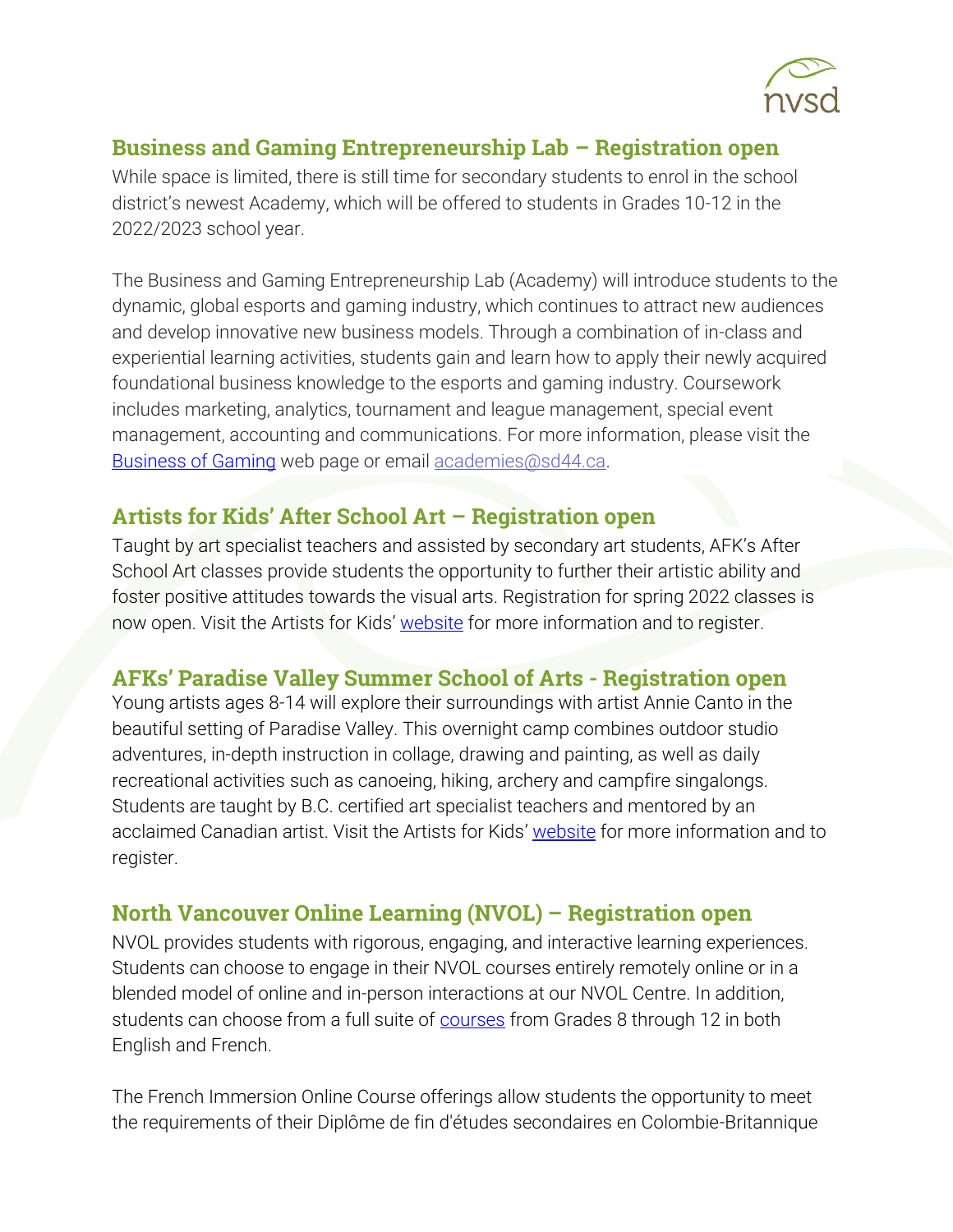

online through L' École Virtuelle de Vancouver nord. Click [HERE](https://www.sd44.ca/school/onlinelearning/ProgramsServices/EcoleVirtuelle/Pages/default.aspx#/=) for a complete list of our French Immersion course offerings.

#### **Online registration for NVOL is open; click [HERE](https://www.sd44.ca/school/onlinelearning/About/registration/Pages/default.aspx#/=) for more information.**

# Community Initiatives

## Community Dialogues: Emergence, Adaptation and Resilience

NewToBC is hosting a series of community dialogues, which are opportunities for libraries, newcomers, settlement service providers and other community stakeholders to explore issues related to newcomer integration and service provision. Dialogue sessions will support and contribute to each community's local planning and immigration integration initiatives.

Attendees will:

- Increase understanding and capacity to respond to the evolving needs and challenges of newcomers.
- Explore best practices for accessing and sharing information about services.
- Share strategies to reach and connect to newcomers.
- Network with others to share what's worked, what's changed, and where to go from here.

Sessions began in February and continue through to March 25. For more information, click **HERE**; register to attend a session **HERE**.

# Good News Stories from the NVSD

Visit the [Learn, Share & Grow Blog](https://www.sd44.ca/District/LearnShareGrow/default.aspx#/) and [News & Announcements](https://www.sd44.ca/Pages/newsarchive.aspx?ListID=d00680b1-9ba1-4668-9328-d82dd27dacd4) section of our website to stay informed on the good work that is happening here. *Enjoy!*

- Windsor's Garden Club: Greening the world one plant at a time ([NVSD blog post\)](https://www.sd44.ca/District/LearnShareGrow/default.aspx#/view/681)
- North Shore students explore career opportunities with the RCMP (NVSD blog [post\)](https://www.sd44.ca/District/LearnShareGrow/default.aspx#/view/680)
- North Vancouver School District recognizes 25-year employees (NVSD media [release\)](https://www.sd44.ca/Pages/newsitem.aspx?ItemID=1085&ListID=d00680b1-9ba1-4668-9328-d82dd27dacd4&TemplateID=Announcement_Item#/=)
- North Vancouver's Cameron Alexander wins World Cup downhill gold (NVSD alumnus; [North Shore News article\)](https://www.sd44.ca/Pages/newsitem.aspx?ItemID=1086&ListID=d00680b1-9ba1-4668-9328-d82dd27dacd4&TemplateID=Announcement_Item#/=)